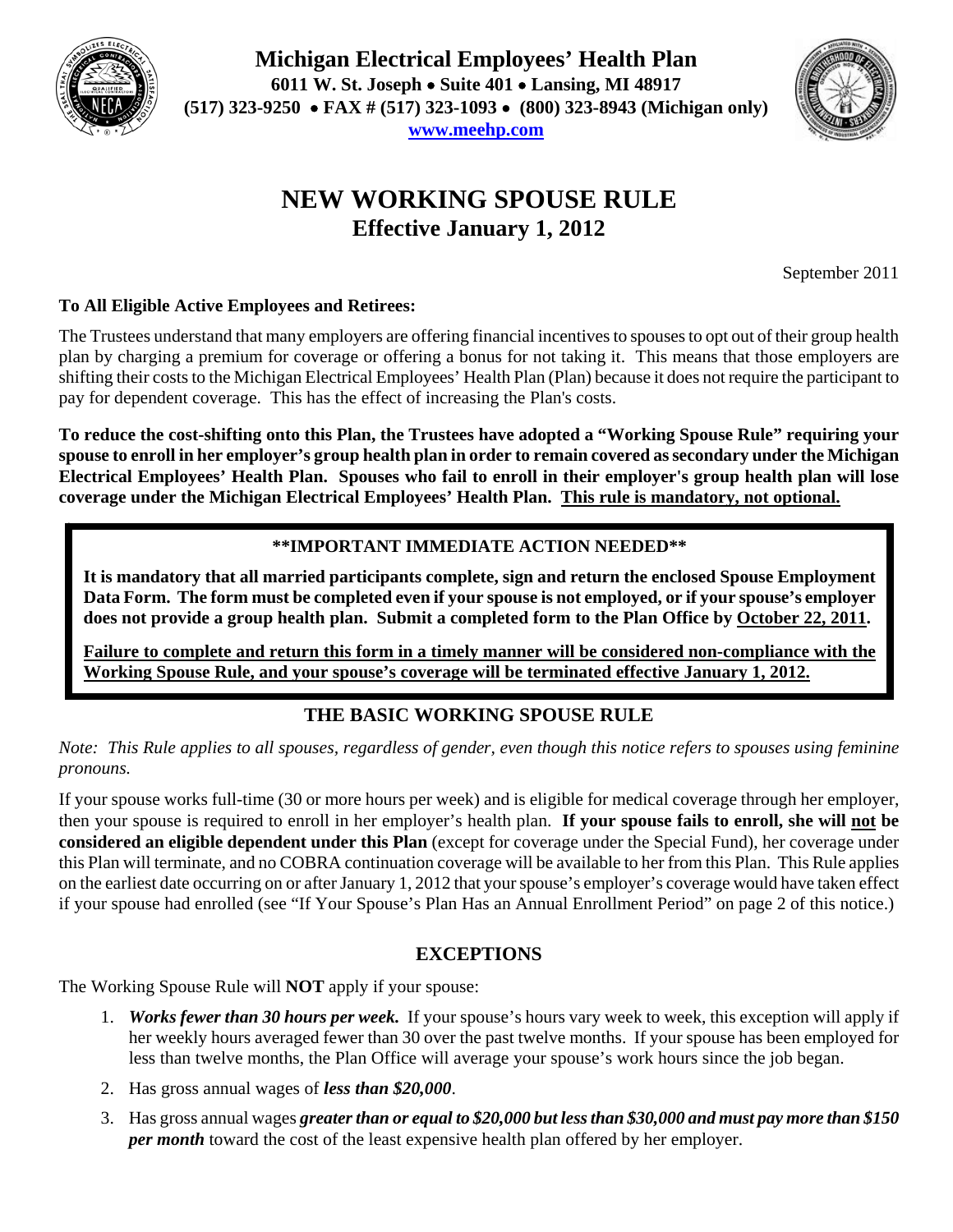**You are responsible for demonstrating your spouse's entitlement to a salary exception (Nos. 2 and 3 above) by submitting a letter attesting to wages and cost of coverage from your spouse's employer on company letterhead. Failure to complete, sign and return this form in a timely manner will be considered non-compliance with the Working Spouse Rule, and your spouse's coverage will be terminated effective January 1, 2012.**

You are required to provide accurate and timely information to the Fund about your spouse's employment status and benefit entitlement, and the Plan Office may verify this information, or require you to provide verification, from your spouse's employer.

## **IF YOUR SPOUSE IS NOT CURRENTLY ENROLLED IN HER EMPLOYER'S PLAN**

- **If Your Spouse's Plan Has an Annual Enrollment Period** 
	- ~ *If Next Annual Enrollment Period is During the Last Quarter of 2011 -* If your spouse's plan has an annual enrollment period during October, November or December (generally, for coverage beginning the next calendar year), then your spouse must enroll in that plan in order to maintain coverage under the Michigan Electrical Employees' Health Plan as of January 1, 2012. For example, if your spouse's open enrollment period is in November for coverage beginning January 1, her MEEHP coverage will terminate December 31 if she does not enroll in her plan.
	- ~ *Other Annual Enrollment Periods* If your spouse has already declined to enroll in her employersponsored health plan, and the plan's annual enrollment period is *not* during the last quarter of the year, then the Working Spouse Rule will NOT apply to your spouse UNTIL her next enrollment opportunity in 2012. For example, if your spouse's open enrollment period is March 15 through April 14 for coverage beginning June 1, her MEEHP coverage will terminate May 31 if she does not enroll in her plan.
	- ~ *Employees Who Become Eligible After January 1, 2012* This Plan will cover a newly eligible employee's working spouse until his spouse's next enrollment opportunity.
- **If Your Spouse's Plan Allows Enrollment at Any Time** Some plans have automatic and special enrollment rules that allow employees to opt in at any time, although coverage will usually begin on the first day of the following month. If your spouse is eligible for a plan like that from her employer, she should enroll in that coverage as soon as possible so that it starts by January 1, 2012. Failure to do so will result in termination of your spouse's coverage under the Michigan Electrical Employees' Health Plan.

### **IF YOUR SPOUSE'S COVERAGE AVAILABILITY TERMINATES**

If your spouse does not enroll in available employer-provided health coverage and her coverage under this Plan terminates because of the Working Spouse Rule, she can reinstate her coverage under this Plan if her employer's plan later becomes unavailable, for example, because your spouse changes jobs. You should submit a new Spouse Employment Data Form no later than 30 days after your spouse's other coverage becomes unavailable in order to reinstate her coverage under this Plan. The same reinstatement procedure applies to a spouse whose employment situation changes so that one of the exceptions to the Working Spouse Rule now applies.

If your spouse fails to re-enroll in this Plan within this 30-day period, her MEEHP coverage will NOT be retroactive to the date her employment situation changed. Instead, her MEEHP effective date will be the first day of the month following receipt of the updated Spouse Employment Data Form.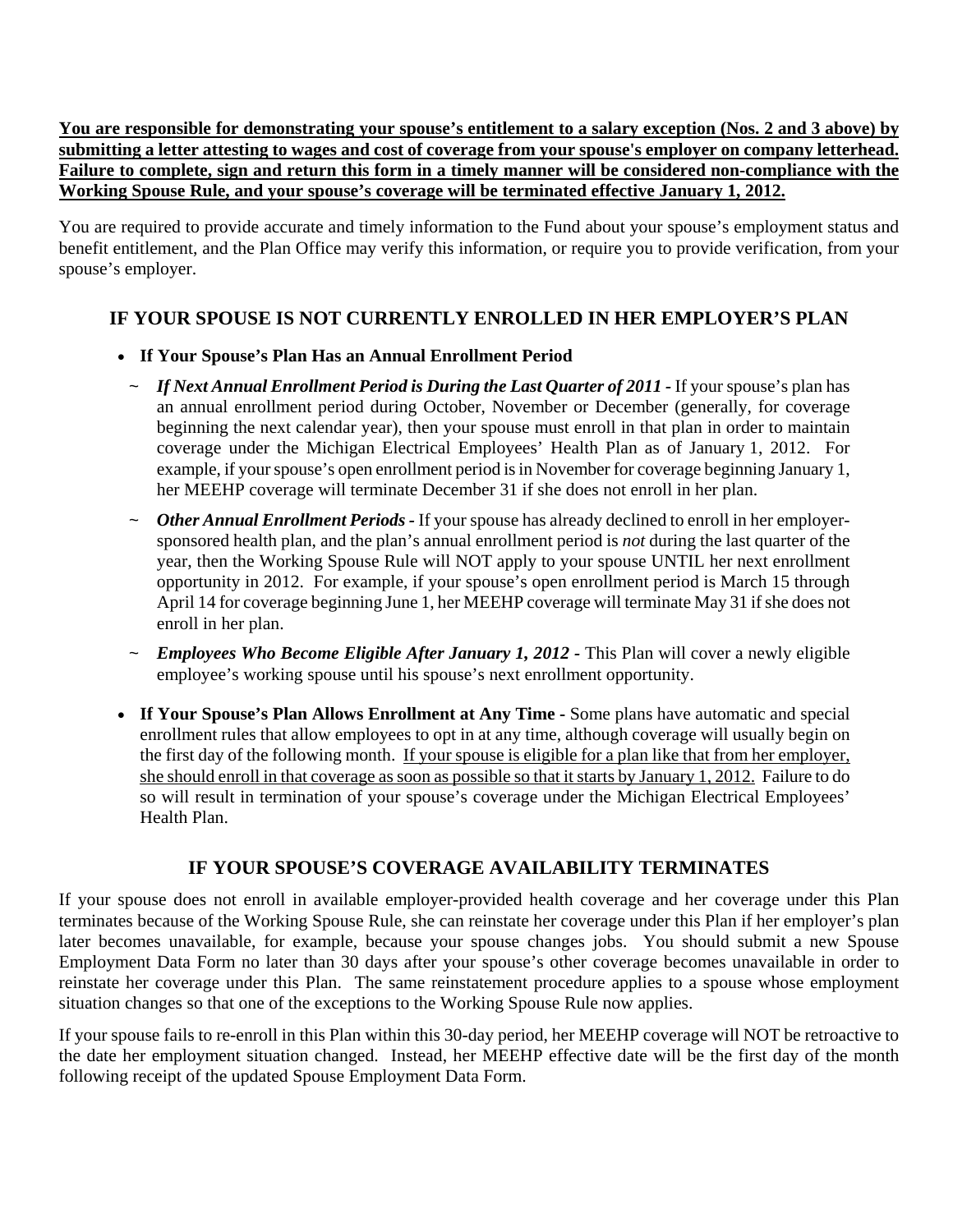#### **WORKING SPOUSES OF RETIREES**

The Working Spouse Rule applies to spouses of retirees when the working spouse is under age 65 (even if the retiree is over age 65). If the spouse does not enroll in her employer's plan, her coverage will be terminated.

Another Plan rule allows a working spouse of a retiree to opt out of this Plan's E&D retiree coverage in order to be covered by her own plan, and then re-enroll once she reaches age 65. Because of the Working Spouse Rule, effective January 1, 2012 the Plan will also allow a spouse who opted out of coverage to re-enroll in the E&D plan if and when she is no longer eligible for the other coverage, as long as she requests re-enrollment no later than 30 days after the other coverage terminates. (Note: If this spouse opts out, the self-pay amount for a retiree under 65 stays the same, but a retiree 65 or older will pay the single rate for the Supplement to Medicare of \$200. If the spouse of a retiree over 65 chooses, and is allowed by their employer's plan to have MEEHP as a secondary plan, the retiree over 65 would pay \$200 for the Supplement to Medicare and the spouse would pay a reduced rate of \$145.)

## **ADDITIONAL PROVISIONS AND EXCEPTIONS**

- 1. The Working Spouse Rule only applies to your spouse's claims, not to claims incurred by you or your children.
- 2. The Working Spouse Rule does not apply to Special Fund claims.
- 3. The Working Spouse Rule *applies to your spouse even if* any of the following apply:
	- The employer's plan does not have a single-only coverage option.
	- Medical coverage is an option under a cafeteria plan.
	- The employer's plan is an HMO-only plan (unless you reside more than 30 miles outside the HMO service area).
	- You are a retiree, but your spouse is under age 65.
	- You are an active employee and your spouse is working, even if age 65 or older. (The Working Spouse Rule applies to ALL active employees
	- The employer offers an incentive to encourage its employees not to enroll.
- 4. In addition to the Exceptions on pages 1 and 2, the Working Spouse Rule *will also NOT apply* in any of the following situations:
	- You are a retiree and your spouse is age 65 and covered under the Plan's Supplement to Medicare Plan.
	- You are covered under the Plan's COBRA coverage.
	- Your spouse's only option for available employer-provided group health plan coverage is:
		- ~ Retiree coverage,
		- ~ COBRA coverage,
		- ~ A high deductible HSA program, or
		- ~ An HMO and your residence is more than 30 miles outside the HMO service area.
	- Your spouse's employer does not provide medical or prescription drug coverage (for example, if the employer provides only a dental plan, only a health reimbursement arrangement or only a health flexible spending account).

REMEMBER: If your spouse is covered under her employer's plan, then your spouse must receive her medical care in accordance with that plan's rules. This Plan will not cover the amount of the other plan's noncompliance penalties, or any charges incurred because of failure to follow the other plan's rules, including failure to use HMO providers or follow the HMO's referral procedures. (This is not a new rule, and it also applies to claims for your children when your spouse's plan is primary. See page 61 of your Summary Plan Description booklet.)